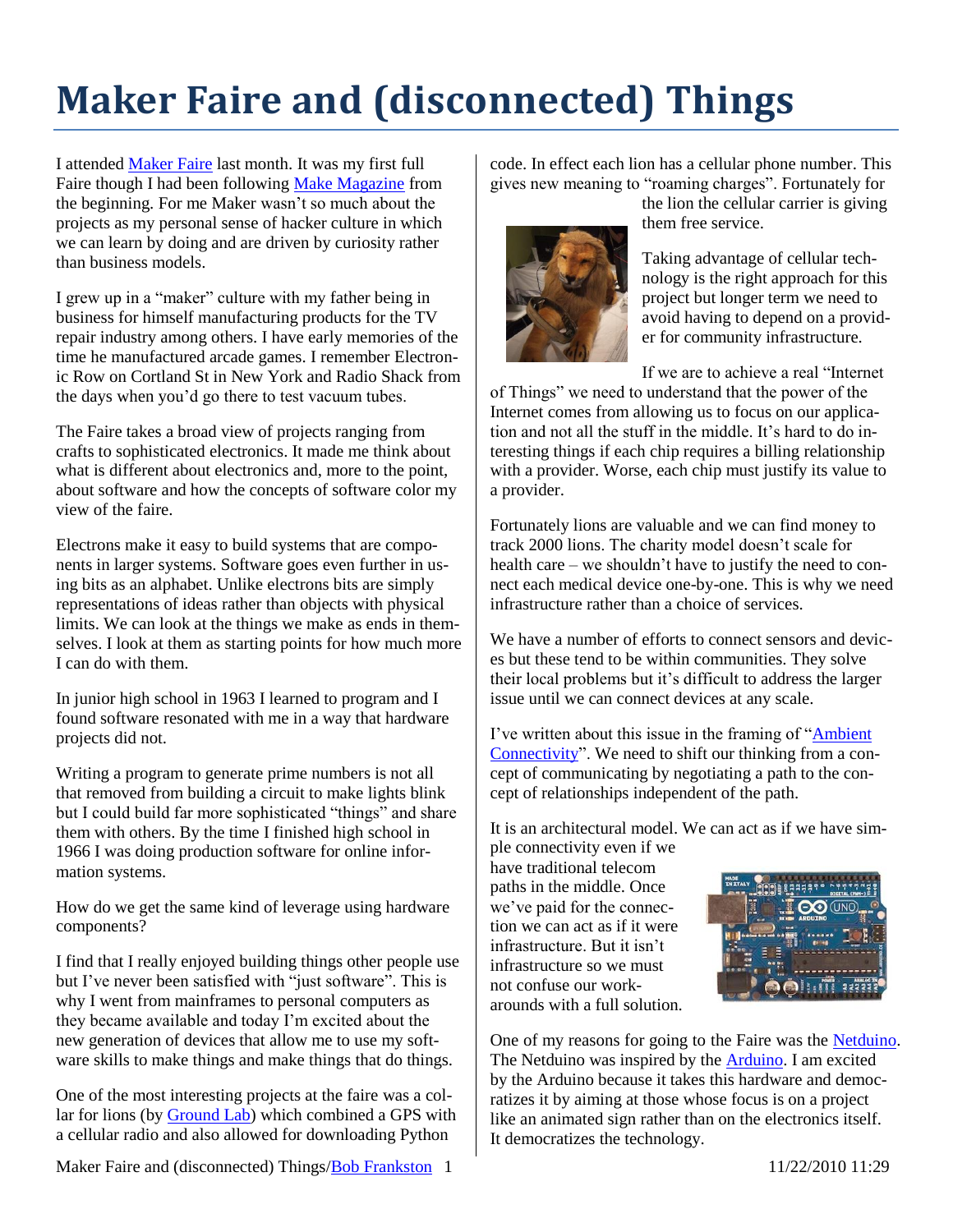The idea of small programmable devices is not new. They are exciting for those us who know something about hardware but shift the emphasis to adding capabilities with software. [Parallax](http://www.parallax.com/) with their BASIC stamp has been making such devices for nearly 20 years.

The Arduino [open source hardware](http://www.longtail.com/the_long_tail/2009/01/a-business-mode.html) experience is related to Chris Anderson's philosophy. The goal is as much to build a community as sell individual devices. Others can add to



the community as they make their own devices. This is not an entirely new idea – Radio Shack in the 1970's found that the existence of competitors helped create a category (electronics hobbyist stores). Open source is another exam-

ple of shifting business models towards creating a community.

The Netduino is similar to the Arduino but uses Microsoft's "Micro Framework" and is programmed using the C# language. Whereas I see the Arduino making hardware capabilities accessible without requiring strong hardware or software skills the Netduino strikes me as a gift to those of us who want to take advantage of our software skills.

A full discussion of the choice of programming language and capabilities is beyond the scope of this essay. It's not just the programming language itself but also the hardware and software environment.

Microsoft has heritage as a software company providing tools for the early personal computers. We can see this in the approach it has taken in building C# and the .Net environment which has a set of tools and capabilities that can be mixed and matched. You can get access to native capabilities of the hardware while getting the full capabilities of modern programming language

In addition to the Netduino Microsoft has created its own building blocks. The micro framework was originally used for Microsoft's SPOT watch and meant for creating accessories for PCs but those products did not fare well for want of the right business model. By making those tools available to hackers I expect to see some very interesting results.

The [Mono project](http://www.mono-project.com/) is an open source effort built on C# and tools. It can leverage Microsoft's tools or be used without any Microsoft dependency.

Personally I'll use whatever tools I need to get a job done and I find that C# gives me a lot of leverage and the tools provide dynamic assistance. This gives me the freedom to explore ideas and experiment.

One part of the Arduino community is the "shields" or accessory boards that add capabilities. Many of these also work for the Netduino. The shields include boards that allow for simple wireless communications among the boards.

While there were devices at the faire that allow one to "print" physical objects it's hard to make a device like a "watch". I put the word "watch" in quotes because it's not really about time. It's about the form and placement on the wrist – a location that makes it easy to quickly view and reach the device.



In 1993 I wrote a memo at Microsoft I titled "seize the wrist". I was excited to see the Texas Instruments [watch.](https://estore.ti.com/Product3.aspx?ProductId=1736) It's what Microsoft's [SPOT](http://en.wikipedia.org/wiki/Smart_Personal_Objects_Technology) watch should've been. There have been a number of wrist-based platforms but the TI piece is useful out-of-the box so it's useful and then I can learn what more I can do with it.

Sony has just announced thei[r LiveView](http://www.sonyericsson.com/cws/products/accessories/overview/liveview?cc=se&lc=en#a) as a display surface but it's not a hackable device in itself but still exciting. These are not really timepieces as much convenient and connected display surfaces.

The Ti watch uses a simple wireless protocol so you can communicate with the watch. With simple software to relay packets we can connect the device to the world.

What will I do with the "watch"? I don't know. That's the importance of lowering the barrier to hacking and experimenting. Too much of what we call innovation is associated with creating companies and investors. We need to put greater emphasis on creating opportunity to explore and discover. How else will we find answers to questions we haven't even formed yet? Sure a device like the X-Prize can spur some innovation but only along a path already laid out. This is why VC's invest in people who can find new paths.

Even better is when individuals driven by their own needs and curiosity can discover answers to questions people are not yet asking.

This is why leverage is so important. The Netduino in particular builds on billions of dollars of development so I can do an interesting project over a weekend. That's what I've been able to do with software and I'm now increasingly able to move beyond the glass screen and into the physical world.

This is why I'm excited about "open" consumer hardware to include the open Rumba. People have also discovered how to write programs for Canon cameras even if there is no official support. The dirty secret is that all of these devices are computers with standard backplanes and inter-

Maker Faire and (disconnected) Things/Bob Frankston 2 11/22/2010 11:29